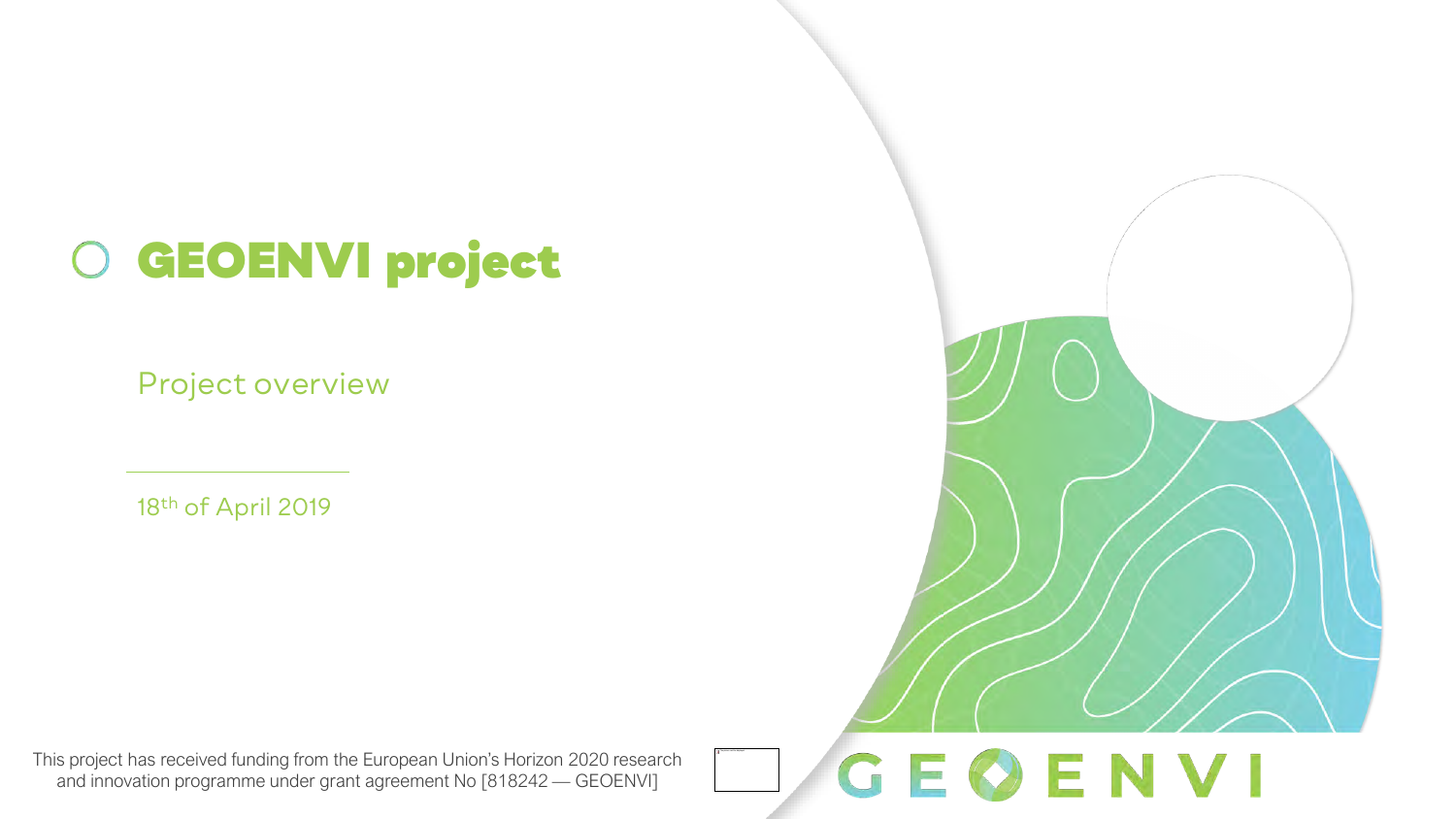## Where it comes from…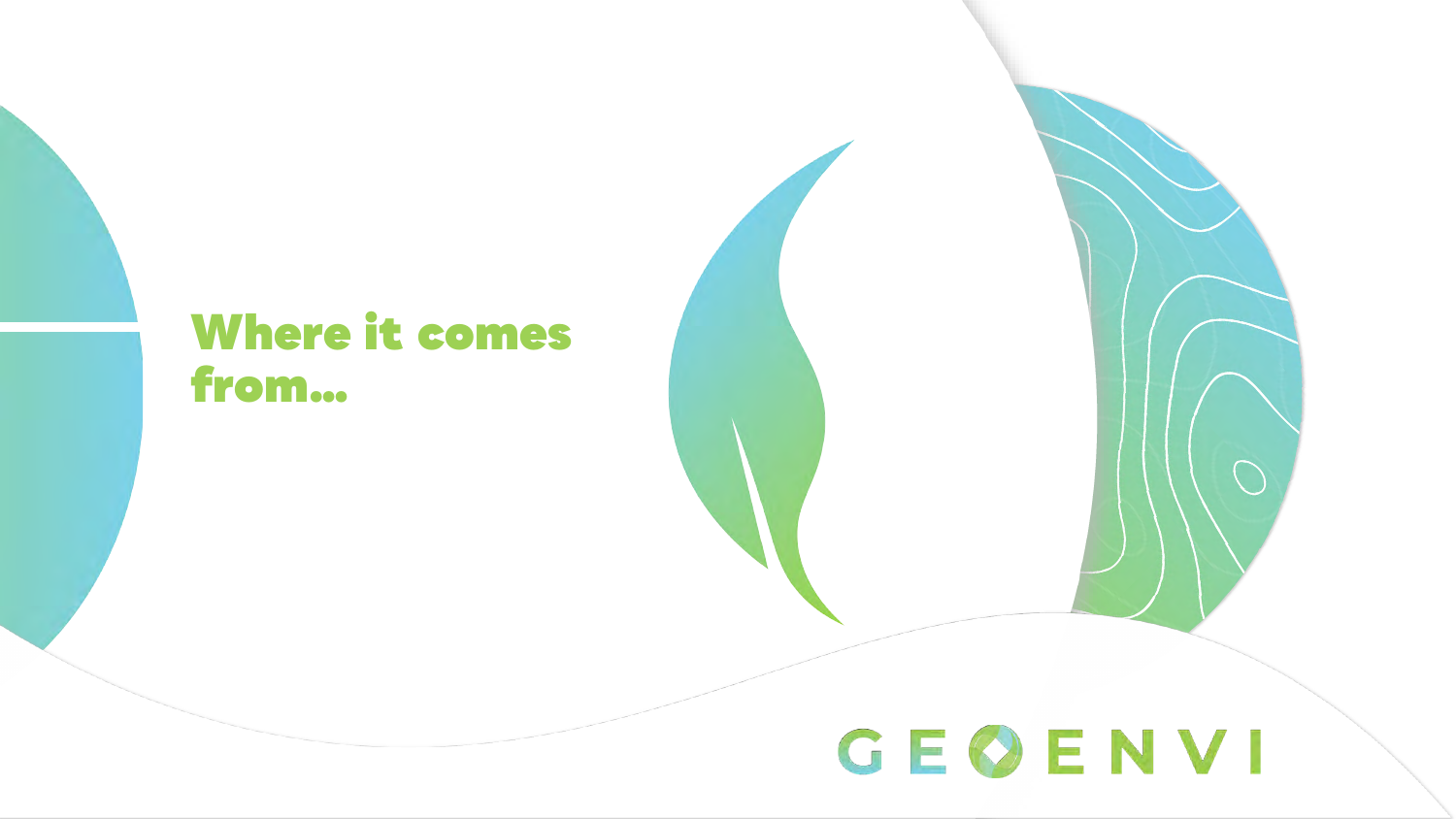## Where it comes from…

1. The advantages of using geothermal for power production and H&C are not widely known. Recently, deep geothermal energy production in some regions is confronted with a negative perception, and a special attention from some decision-makers, in terms of environmental performance, which could seriously hamper its market uptake.

2. Media reports focus more on disadvantages than advantages. As a result, decision makers and potential investors have concerns about possible environmental impacts and risks involved in implementing geothermal projects, and social resistance often results in practical obstacles - such as significant slowdowns - to the deployment of the deep geothermal resources.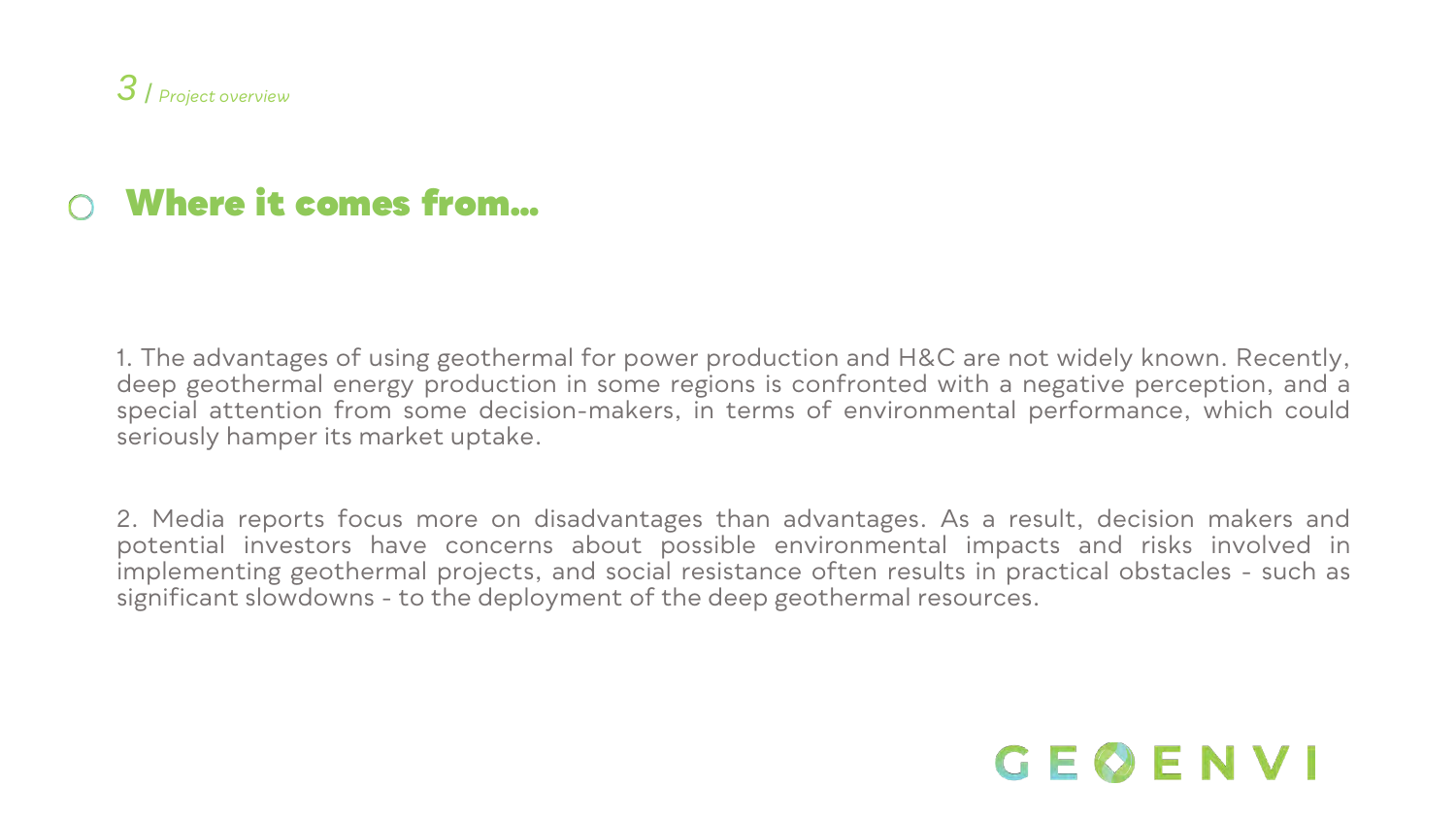

### Consortium

| Participant No* | Participant organisation<br>name               | Country        |
|-----------------|------------------------------------------------|----------------|
| 1(Coordinator)  | EGEC                                           | <b>BELGIUM</b> |
| $\overline{2}$  | RETE GEOTERMICA                                | <b>ITALY</b>   |
| 3               | <b>ENEL GP</b>                                 | <b>ITALY</b>   |
| 4               | <b>COSVIG</b>                                  | <b>ITALY</b>   |
| 5               | CSGI (Italian consortium of<br>research group) | <b>ITALY</b>   |
| 6               | CNR-IGG                                        | <b>ITALY</b>   |
| 7               | <b>BRGM</b>                                    | <b>FRANCE</b>  |
| 8               | ES-géothermie                                  | <b>FRANCE</b>  |
| 9               | Paris Minetech                                 | <b>FRANCE</b>  |
| 10              | <b>MBFSZ</b>                                   | <b>HUNGARY</b> |
| 11              | <b>ISOR</b>                                    | <b>ICELAND</b> |
| 12              | <b>GEORG</b>                                   | <b>ICELAND</b> |
| 13              | Orkustofnun - OS                               | <b>ICELAND</b> |
| 14              | <b>VITO</b>                                    | <b>BELGIUM</b> |
| 15              | <b>JESDER</b>                                  | <b>TURKEY</b>  |
| 16              | Dokuz Eylul Univ                               | <b>TURKEY</b>  |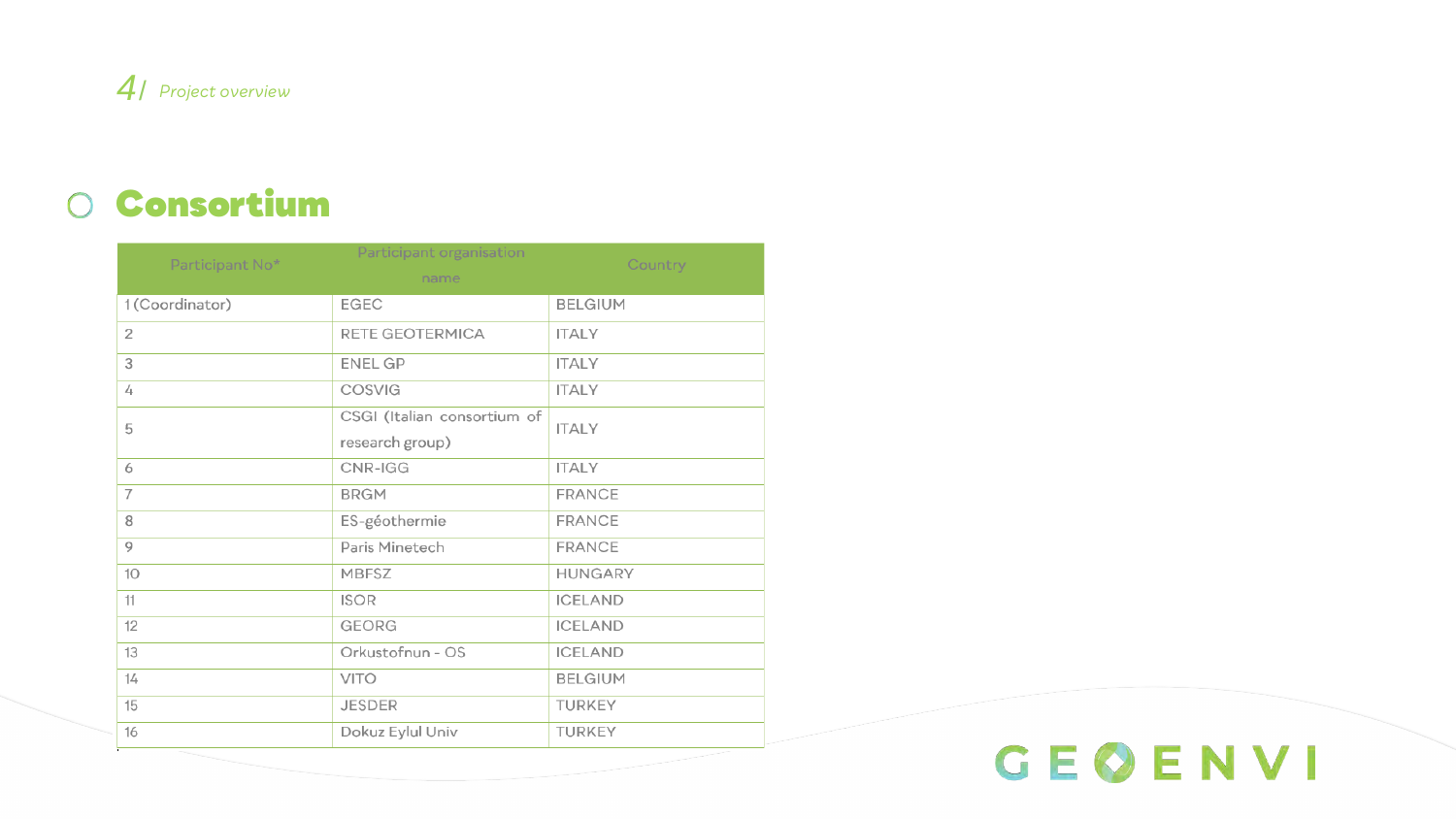### O Key actors

- Public environmental institutions and regulatory authorities > implement and/or make the environmental regulations: they will exchange on best practices, tend to adopt the GEOENVI recommendations and methodologies, and envisage the harmonization / mutual recognition with minimum standards, of their environmental regulations
- Industry & project developers > develop geothermal projects: they will be consulted on environmental impact and LCA, and be asked to implement methodologies and tools. GEOENVI aims especially at representing a variety of power and DH project developers in Europe. These geothermal project developers and operators (more than 70 companies) are represented directly and indirectly by geothermal associations in GEOENVI
- Scientific experts > guarantee sustainability: they will support drafting of environmental regulations for the legislators and design methodologies and tools on environmental impact and LCA for industry.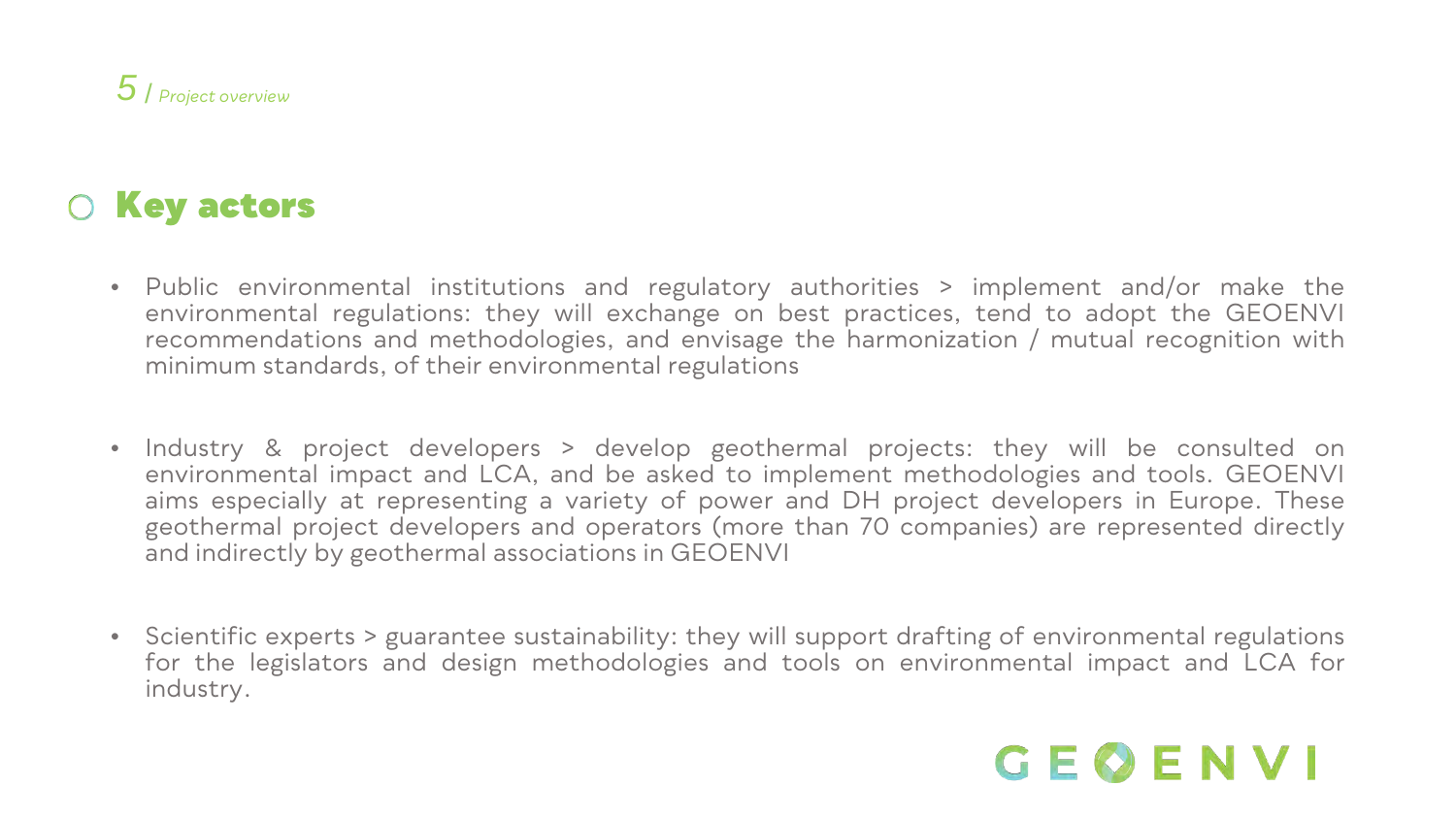

### Target areas

GEOENVI is then targeting six countries in a first time: Iceland, France, Belgium, Italy, Hungary and Turkey. During the project results dissemination phase, the objective is to cover the rest of Europe.

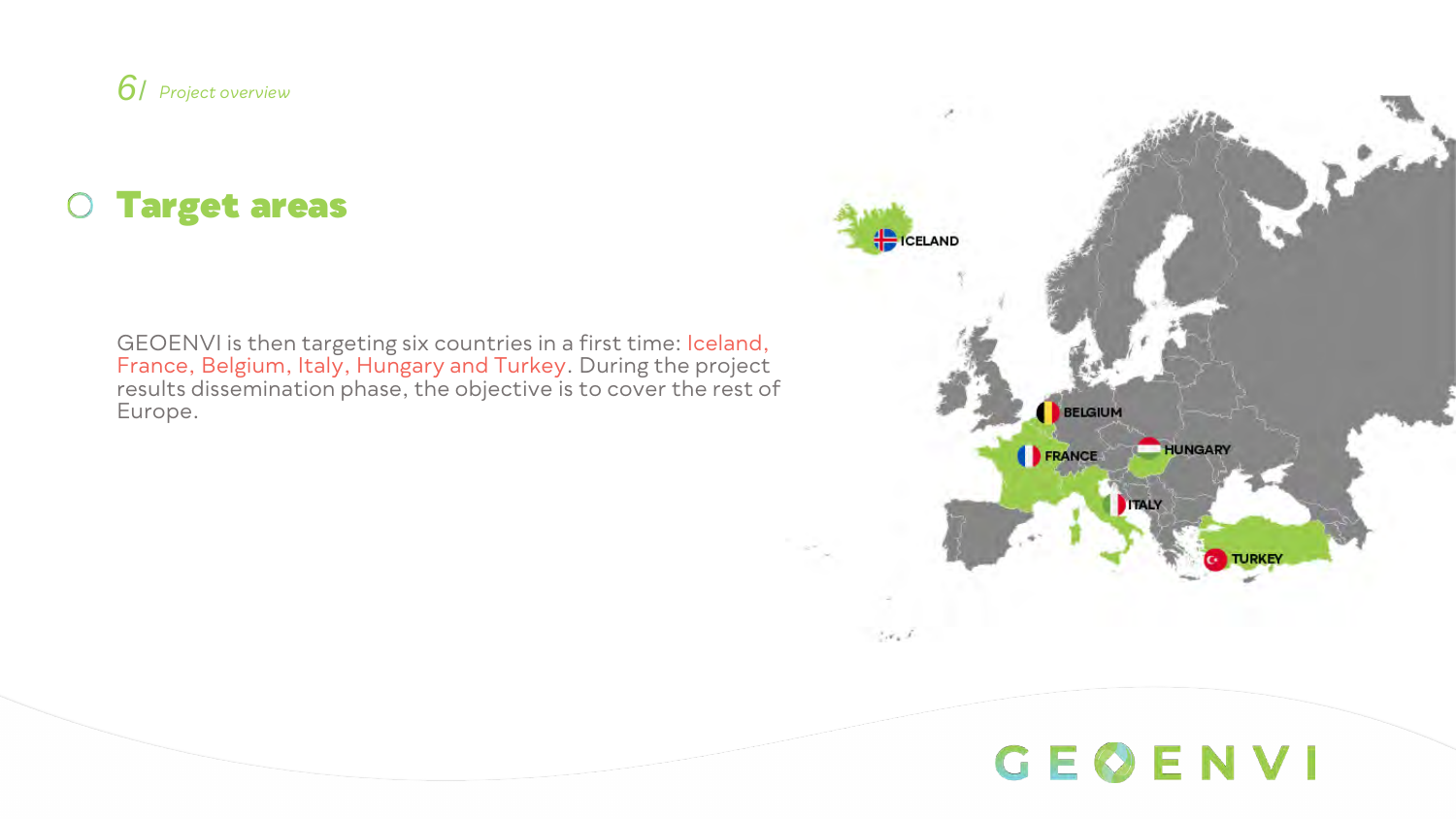

### Work Packages



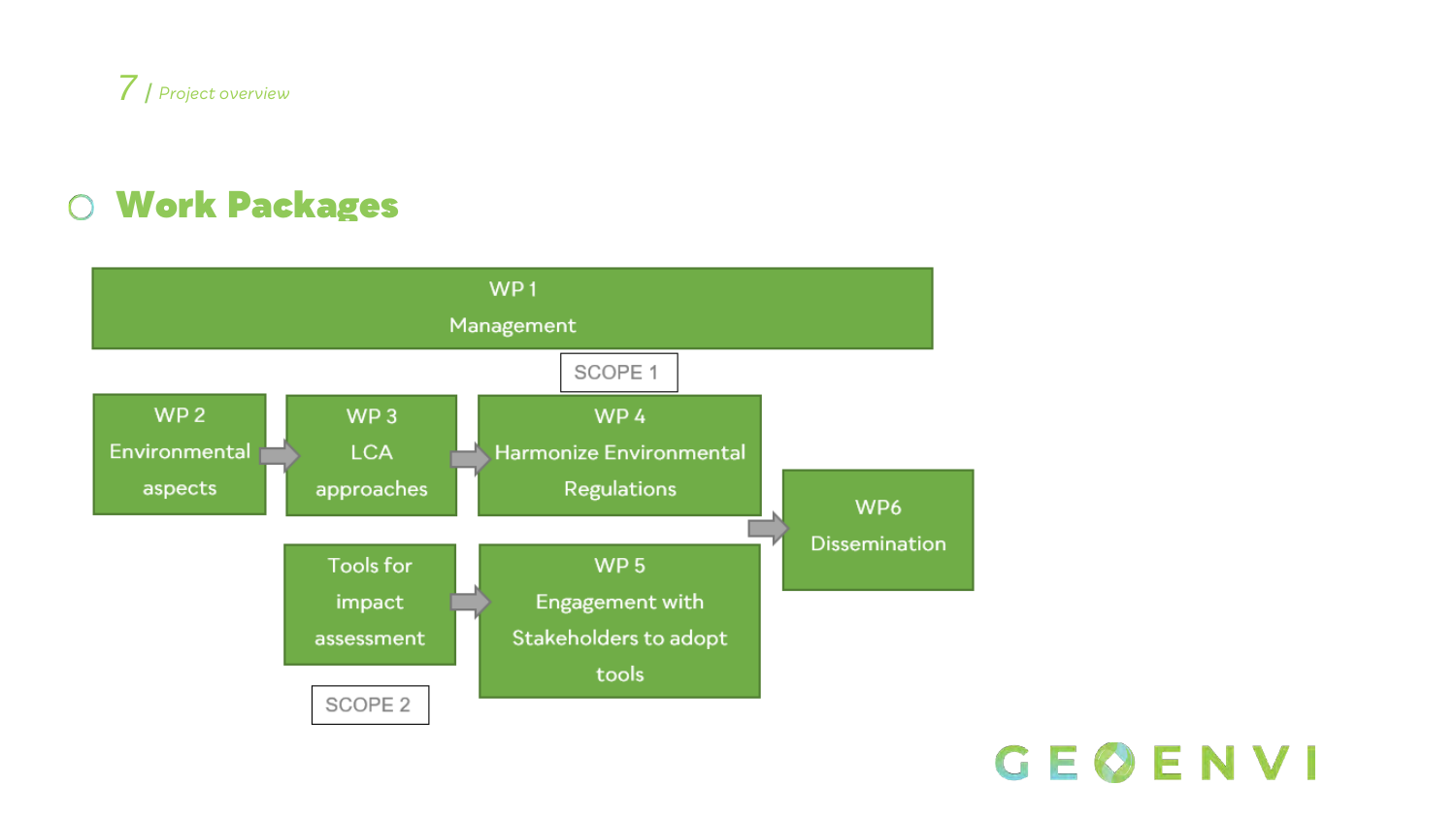

#### WP 2: ENVIRONMENTAL MATTERS, Months 1-12, BRGM

1. Overall state of the art on deep geothermal environmental data (ISOR, Months 1-8) List of environmental issues: risk, impact and incidents

2. Analysis of mitigation measures (CNR, Months 2-10)

Adopted solutions and recommendations to circumvent environmental concerns: Webinar on month 10

3. Stepping back considering other kinds of geothermal applications, renewable energy sources and beyond (BRGM, Months 6-10)

4. Data organization and reporting (BRGM, Months 1-12)

Database on environmental matters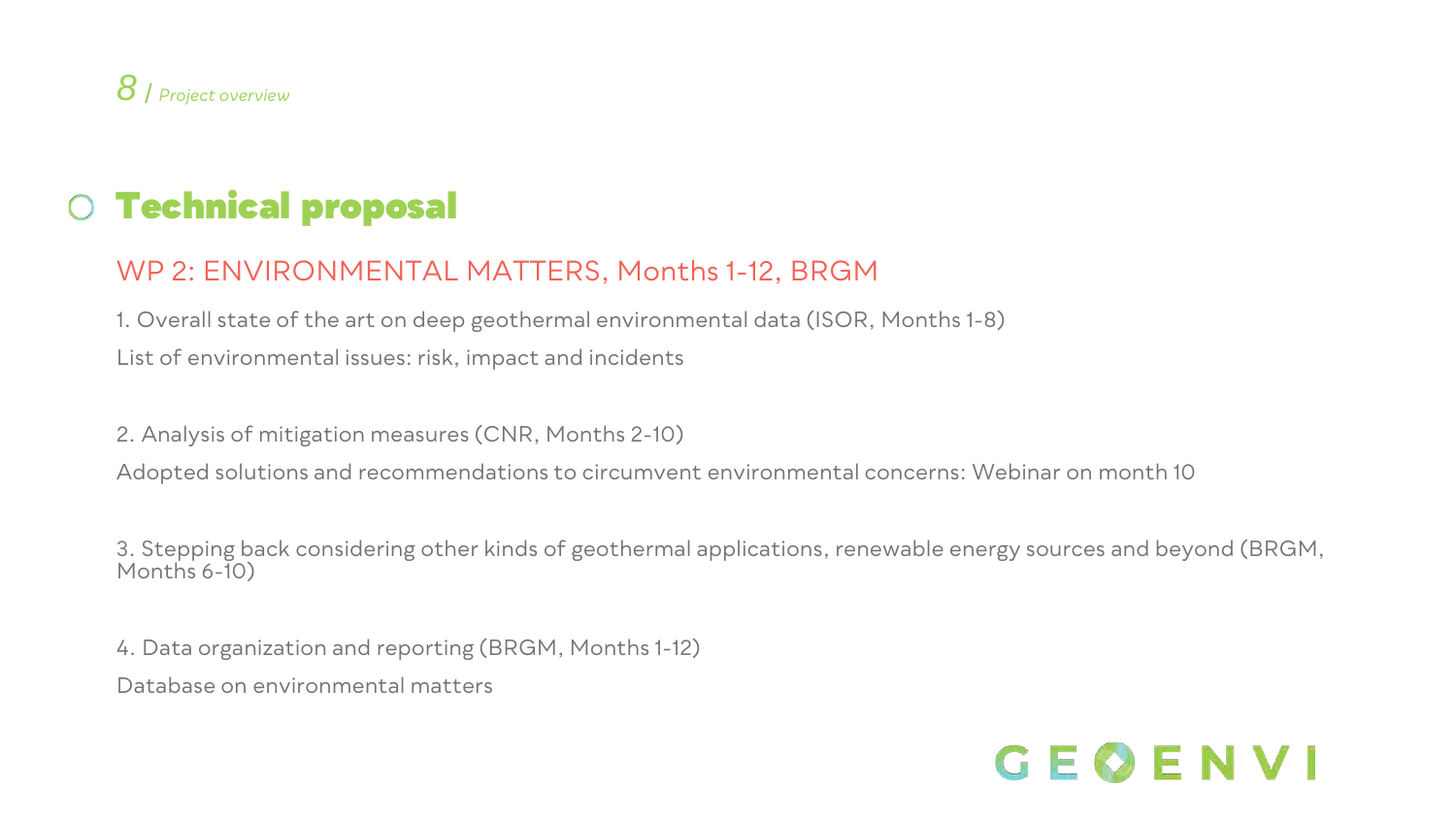

#### WP 3: LCA METHODOLOGY, Months 1-20, Orkustofnun

1. A comprehensive analysis of the panorama of studies reporting environmental assessment & sustainability assessment for geothermal systems (Orkustofnun) (Months 1-12)

2. Elaboration of the environmental impact and LCA guidelines for geothermal energy and application to the case studies (CSGI Task leader with main contribution from ARMINES for the LCA guidelines) (Months 3-20)

3. Development of a protocol for the generation of simplified LCA models to assess environmental impacts (ARMINES) (months 12-20)

4. Testing the applicability of the guidelines and the protocol for simplified models with the stakeholders (COSVIG) (Months 12-20)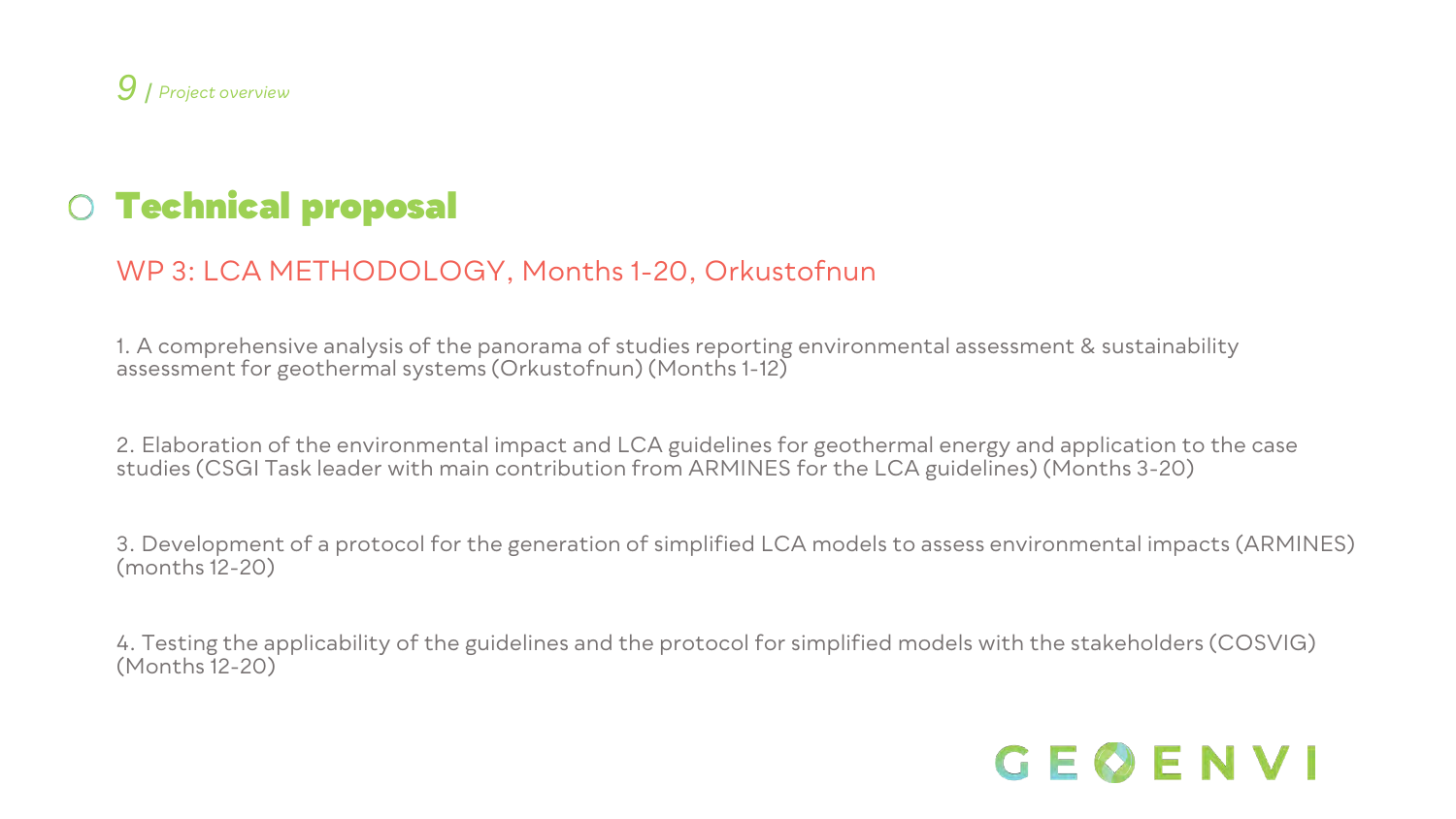

#### WP 4: ENGAGE DECISION-MAKERS, Months 6 to 25, VITO

1. Decision-making process mapping (VITO) (Months 6-25)

2. Formulation of recommendations on environmental regulations (CNR) (Months 10-25)

3. Strategy for engagement and adoption of the recommendations (VITO) (Months 6-25)

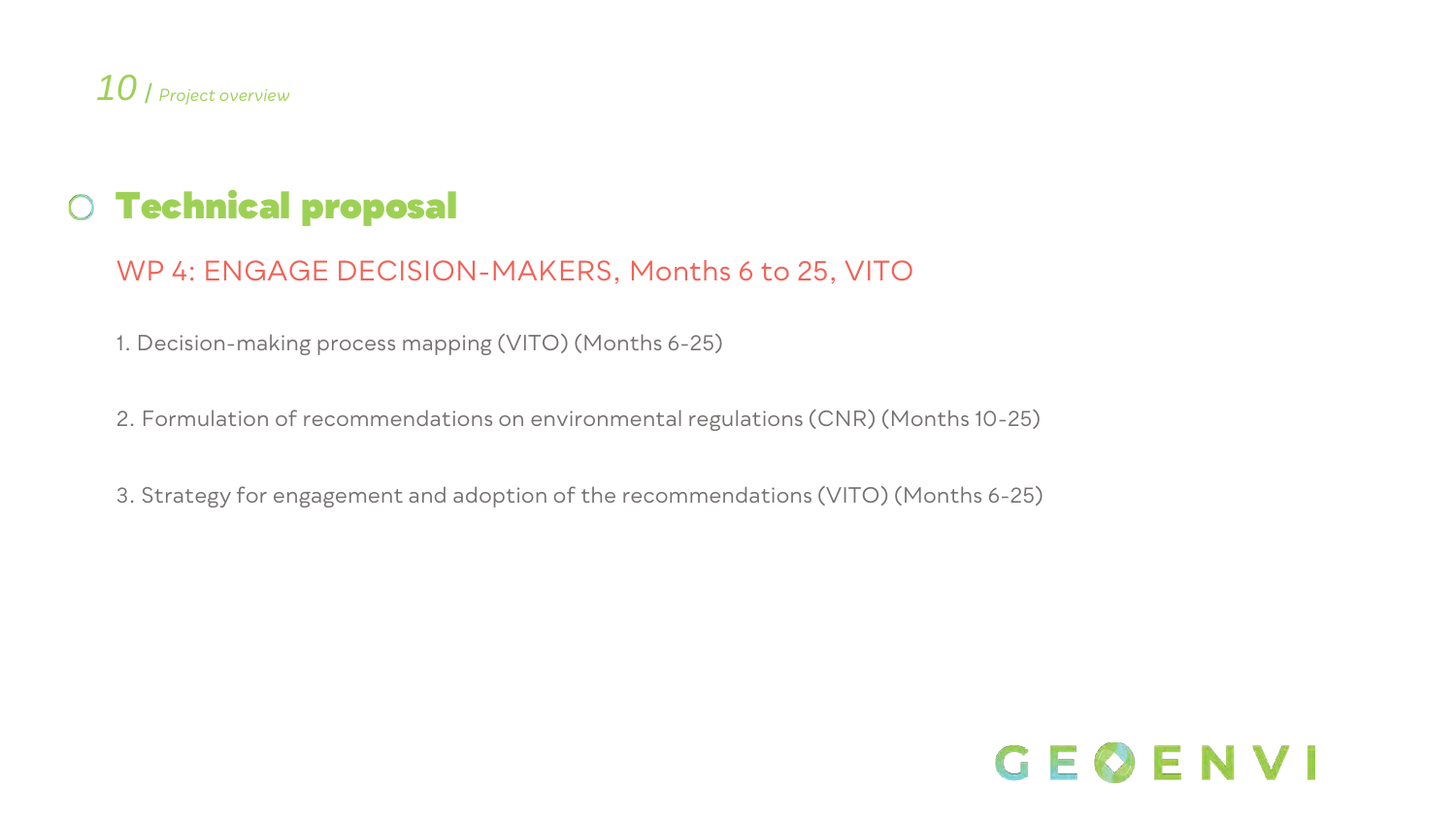

#### WP 5: ENGAGE MARKET ACTORS, Months 6-30, COSVIG

1. Geothermal market actors mapping (GEORG) (months 6-15)

2. Towards the adoption of the recommendation for European life cycle assessment approaches, and environmental impact methodologies of geothermal (OS) (months 16-30)

training seminar

3. Stakeholder involvement: adopt the tools (COSVIG) (months 20-30) web-based platform for stakeholders